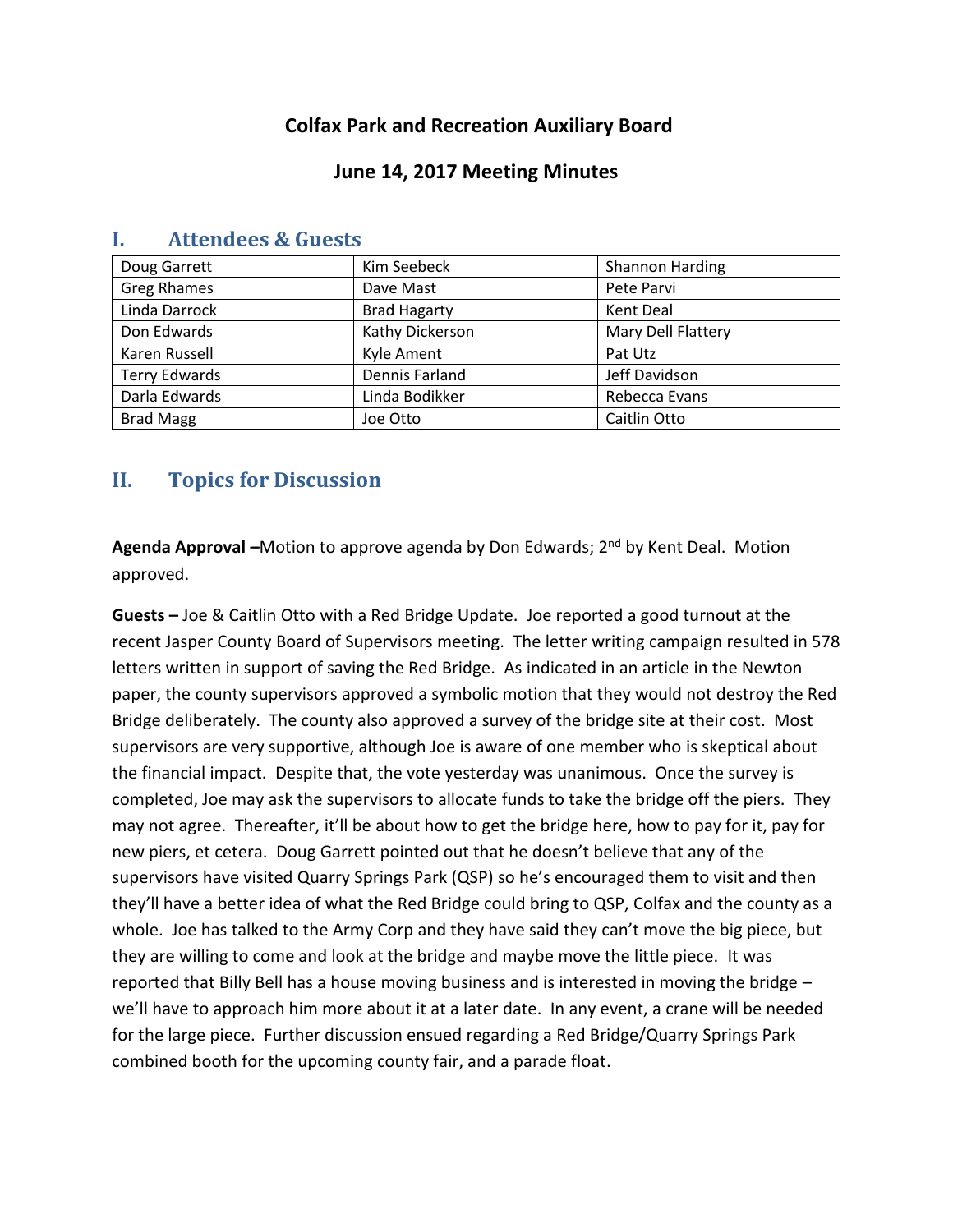### **Approval of Financials – 5/11/17 through 6/14/17**

- Savings:
	- o Interest: \$26.82
	- o Transfer to Checking: \$10,000.00
	- o Balance: \$90,901.35
- Checking:
	- o Incomes:
		- Transfer from Savings: \$10,000.00
		- **Donations: \$1,503.50**
		- General Sales: \$800.00
		- Camping Fees: \$275.00
		- Other Sales: \$200.00
	- o Expenses:
		- **Event Expenses: \$2,896.41**
		- Tools & Equipment: \$14,540.00
		- **Archery Expenses: \$789.73**
		- **Professional Expenses: \$500.00**
		- Advertising Costs: \$387.98
		- Park Improvements: \$360.00
		- Gifts & Donations: \$250.00
		- Sanitation: \$216.42
		- Utilities: \$100.24
		- Masterdesign: \$84.65
		- $\blacksquare$  Fuel: \$41.00
	- o Balance: \$5,893.62
- Cash Accounts:
	- o Petty Cash Archery: \$150.00

Motion to approve financials by Shannon Harding; 2<sup>nd</sup> by Greg Rhames. Motion approved.

**Approval of Minutes from Prior Meeting –** Motion to approve minutes of May 10, 2017 by Karen Russell; 2<sup>nd</sup> by Pete Parvi. Motion approved.

There was a modification to the April 12, 2017, minutes – to correct the spelling of a name: Cheree Alexander. Karen moved the Board to accept the correction; 2<sup>nd</sup> by Kyle Ament.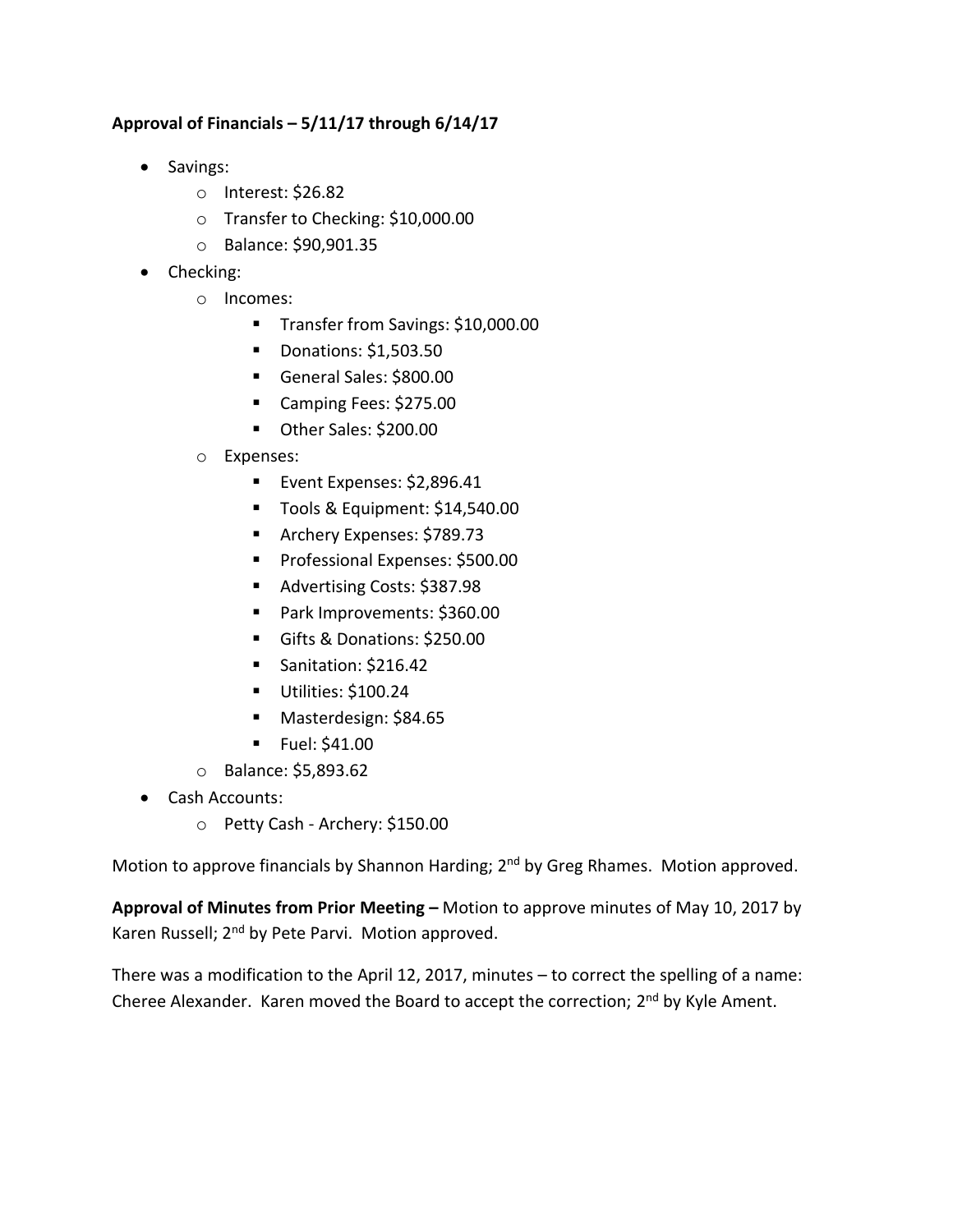#### **Committee Reports**

● **Design Steering Committee –** Kim Seebeck reported that she, Dave Mast, Chaz Allen, representatives of Confluence and Jeff Davidson met on May 16th to discuss how to handle the portion of the park that is slated for development in NW corner. We're going to go with a letter of interest – Jeff has kindly provided a template. Additionally, Confluence has agreed to do some work on a pro bono basis. They'll be formulating the letter and planning how to get it out there. It's a matter of marketing it, says Jeff Davidson.

**● Operations/Planning Committee –** Don recently spoke with Ron Jenkins who is with the Eagle Scouts interested in building a kiosk for camping self-registration; planning is in the works. Don also spoke with Mike Talsma about the windows to be installed in the block building – they're waiting until we know what we're doing about painting the inside. There was previous discussion about building a fence behind the block building on a concrete slab in order to store equipment or the firewood – Don indicated that's on hold for now. Greg reported that Kevin Hartger and he pulled all the RV camper "tombstones" or power boxes up the hill off of 117 that were donated to QSP. He believes after some repairs, we'll probably wind up with 12 or 13 good boxes. Most were 30 amp and a few are 30 amp & 50 amp. Overall, they're in really good condition and it's a great place to start. Greg reported that has a couple quotes in for vault toilets from vendors in Montana and Wisconsin. One was approximately \$14,000 and the other \$16,380. The vault toilets are unisex and ADA compliant; they're an option for permanent restroom facilities. Doug noted that we need a volunteer to install the donated charcoal grill near the picnic area. We also need volunteers to water the trees and we have more trees to plant. Next, discussion ensued about getting the rock donated by Manatts transported to the park.

● **Promotions Committee –** Pat Utz indicated we had a little over 50 kids at the Fishing Derby. Anthony's article in the Jasper County Tribune was great. He thanks the board members and volunteers for their hard work and offers a special thanks to Kyle, Brad Hagarty and Terry Edwards for acting as the fishing officials. A significant number of prizes, gift cards and certificates were awarded to all participants.

#### **Grants**

*Trees Please* - Kim reported that she, Karen and Linda Darrock were working on plans to purchase three varieties of trees (Swamp White Oak, Red Maple, and Cleveland Pear), stakes, mulch and other needed items. The trees are 7-gallon size and are expected to grow 1.5 to 2 feet per year. There will be 12 trees lining the entrance road on south